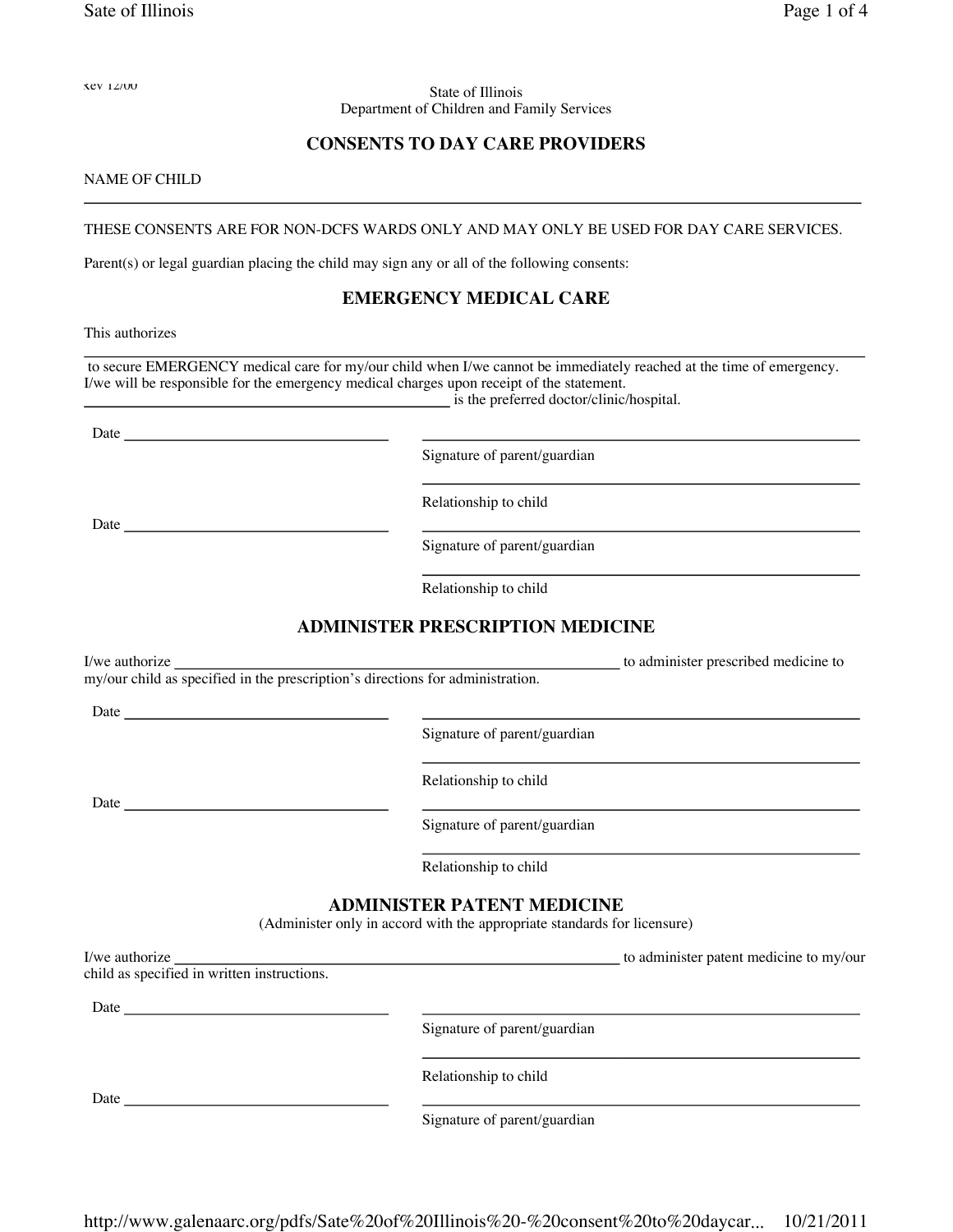### Relationship to child

- over -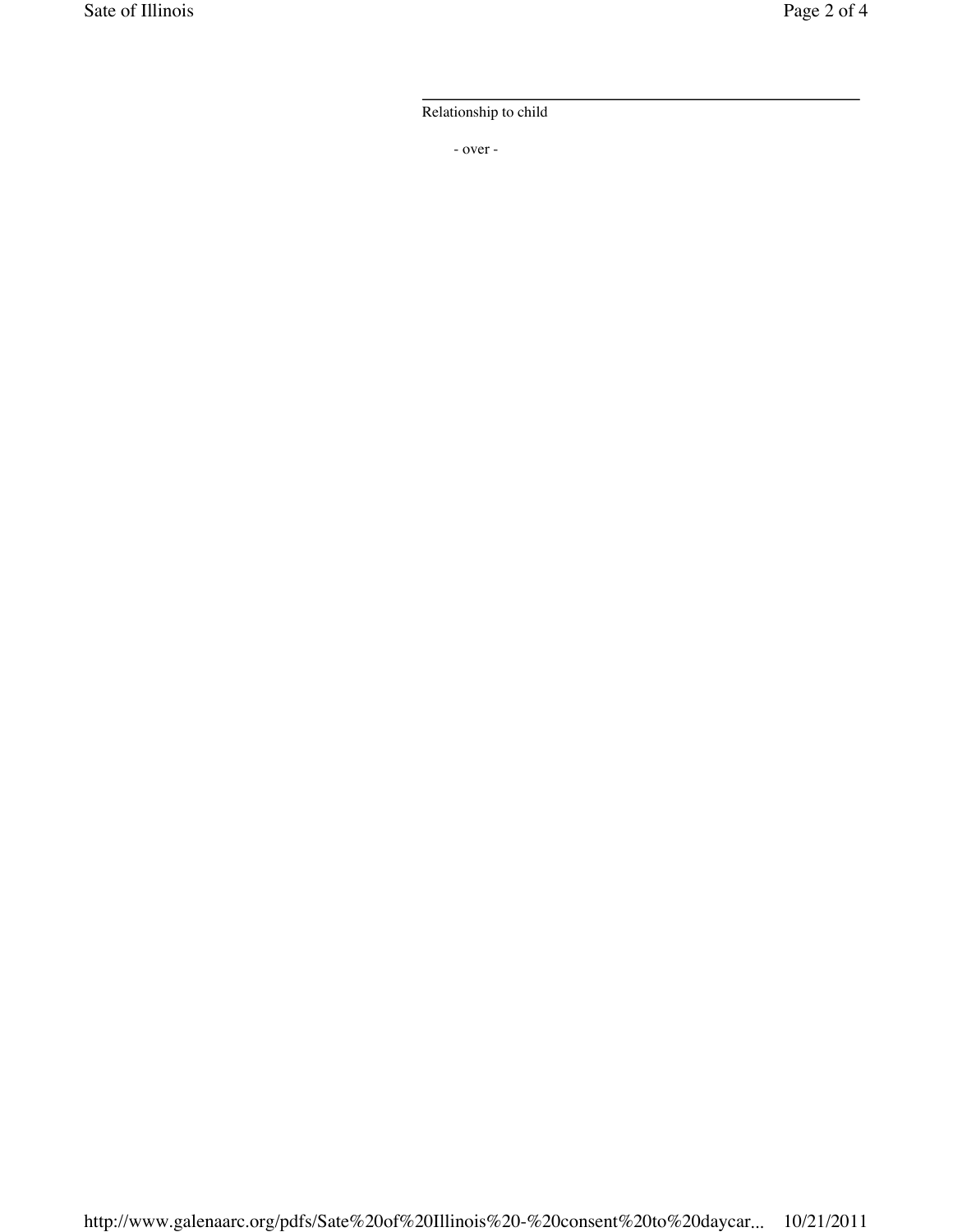# **CHILD PICKUP**

|                                                                                                                                                                                                                                                                                                                                                                                                               | Name                                                                                              | Address                                                                                                                       |
|---------------------------------------------------------------------------------------------------------------------------------------------------------------------------------------------------------------------------------------------------------------------------------------------------------------------------------------------------------------------------------------------------------------|---------------------------------------------------------------------------------------------------|-------------------------------------------------------------------------------------------------------------------------------|
| Phone                                                                                                                                                                                                                                                                                                                                                                                                         |                                                                                                   |                                                                                                                               |
| and/or                                                                                                                                                                                                                                                                                                                                                                                                        |                                                                                                   |                                                                                                                               |
|                                                                                                                                                                                                                                                                                                                                                                                                               |                                                                                                   |                                                                                                                               |
| Phone                                                                                                                                                                                                                                                                                                                                                                                                         | Name                                                                                              | Address                                                                                                                       |
|                                                                                                                                                                                                                                                                                                                                                                                                               |                                                                                                   |                                                                                                                               |
| to pick up my/our child when I am/we are unavailable.                                                                                                                                                                                                                                                                                                                                                         |                                                                                                   |                                                                                                                               |
| Date $\frac{1}{\sqrt{1-\frac{1}{2}}\sqrt{1-\frac{1}{2}}\sqrt{1-\frac{1}{2}}\sqrt{1-\frac{1}{2}}\sqrt{1-\frac{1}{2}}\sqrt{1-\frac{1}{2}}\sqrt{1-\frac{1}{2}}\sqrt{1-\frac{1}{2}}\sqrt{1-\frac{1}{2}}\sqrt{1-\frac{1}{2}}\sqrt{1-\frac{1}{2}}\sqrt{1-\frac{1}{2}}\sqrt{1-\frac{1}{2}}\sqrt{1-\frac{1}{2}}\sqrt{1-\frac{1}{2}}\sqrt{1-\frac{1}{2}}\sqrt{1-\frac{1}{2}}\sqrt{1-\frac{1}{2}}\sqrt{1-\frac{1}{2}}\$ |                                                                                                   |                                                                                                                               |
|                                                                                                                                                                                                                                                                                                                                                                                                               | Signature of parent/guardian                                                                      |                                                                                                                               |
|                                                                                                                                                                                                                                                                                                                                                                                                               |                                                                                                   |                                                                                                                               |
|                                                                                                                                                                                                                                                                                                                                                                                                               | Relationship to child                                                                             |                                                                                                                               |
|                                                                                                                                                                                                                                                                                                                                                                                                               | Signature of parent/guardian                                                                      |                                                                                                                               |
|                                                                                                                                                                                                                                                                                                                                                                                                               | Relationship to child                                                                             |                                                                                                                               |
|                                                                                                                                                                                                                                                                                                                                                                                                               |                                                                                                   |                                                                                                                               |
|                                                                                                                                                                                                                                                                                                                                                                                                               | TRIPS, EXCURSIONS, AND PUBLIC PARK FACILITIES                                                     |                                                                                                                               |
|                                                                                                                                                                                                                                                                                                                                                                                                               |                                                                                                   |                                                                                                                               |
|                                                                                                                                                                                                                                                                                                                                                                                                               |                                                                                                   |                                                                                                                               |
|                                                                                                                                                                                                                                                                                                                                                                                                               |                                                                                                   | or leased by the above-named person(s). I/we understand all such trips are under the supervision of the above-named person(s) |
|                                                                                                                                                                                                                                                                                                                                                                                                               | and that health and safety precautions are taken in compliance with DCFS standards for licensure. |                                                                                                                               |
|                                                                                                                                                                                                                                                                                                                                                                                                               |                                                                                                   |                                                                                                                               |
|                                                                                                                                                                                                                                                                                                                                                                                                               |                                                                                                   |                                                                                                                               |
| Date and the same state of the same state of the same state of the same state of the same state of the same state of the same state of the same state of the same state of the same state of the same state of the same state                                                                                                                                                                                 | Signature of parent/guardian                                                                      |                                                                                                                               |
|                                                                                                                                                                                                                                                                                                                                                                                                               |                                                                                                   |                                                                                                                               |
|                                                                                                                                                                                                                                                                                                                                                                                                               | Relationship to child                                                                             |                                                                                                                               |
| Date                                                                                                                                                                                                                                                                                                                                                                                                          |                                                                                                   |                                                                                                                               |
|                                                                                                                                                                                                                                                                                                                                                                                                               | Signature of parent/guardian                                                                      |                                                                                                                               |
|                                                                                                                                                                                                                                                                                                                                                                                                               | Relationship to child                                                                             |                                                                                                                               |
|                                                                                                                                                                                                                                                                                                                                                                                                               |                                                                                                   |                                                                                                                               |
|                                                                                                                                                                                                                                                                                                                                                                                                               | <b>SWIMMING</b>                                                                                   |                                                                                                                               |
|                                                                                                                                                                                                                                                                                                                                                                                                               |                                                                                                   |                                                                                                                               |
|                                                                                                                                                                                                                                                                                                                                                                                                               |                                                                                                   |                                                                                                                               |
|                                                                                                                                                                                                                                                                                                                                                                                                               |                                                                                                   | Name of Provider                                                                                                              |
|                                                                                                                                                                                                                                                                                                                                                                                                               |                                                                                                   |                                                                                                                               |
|                                                                                                                                                                                                                                                                                                                                                                                                               | Address                                                                                           |                                                                                                                               |
|                                                                                                                                                                                                                                                                                                                                                                                                               | Signature of parent/guardian                                                                      |                                                                                                                               |
| I/we consent to my/our child using the swimming pool of                                                                                                                                                                                                                                                                                                                                                       | Relationship to child                                                                             |                                                                                                                               |

http://www.galenaarc.org/pdfs/Sate%20of%20Illinois%20-%20consent%20to%20daycar... 10/21/2011